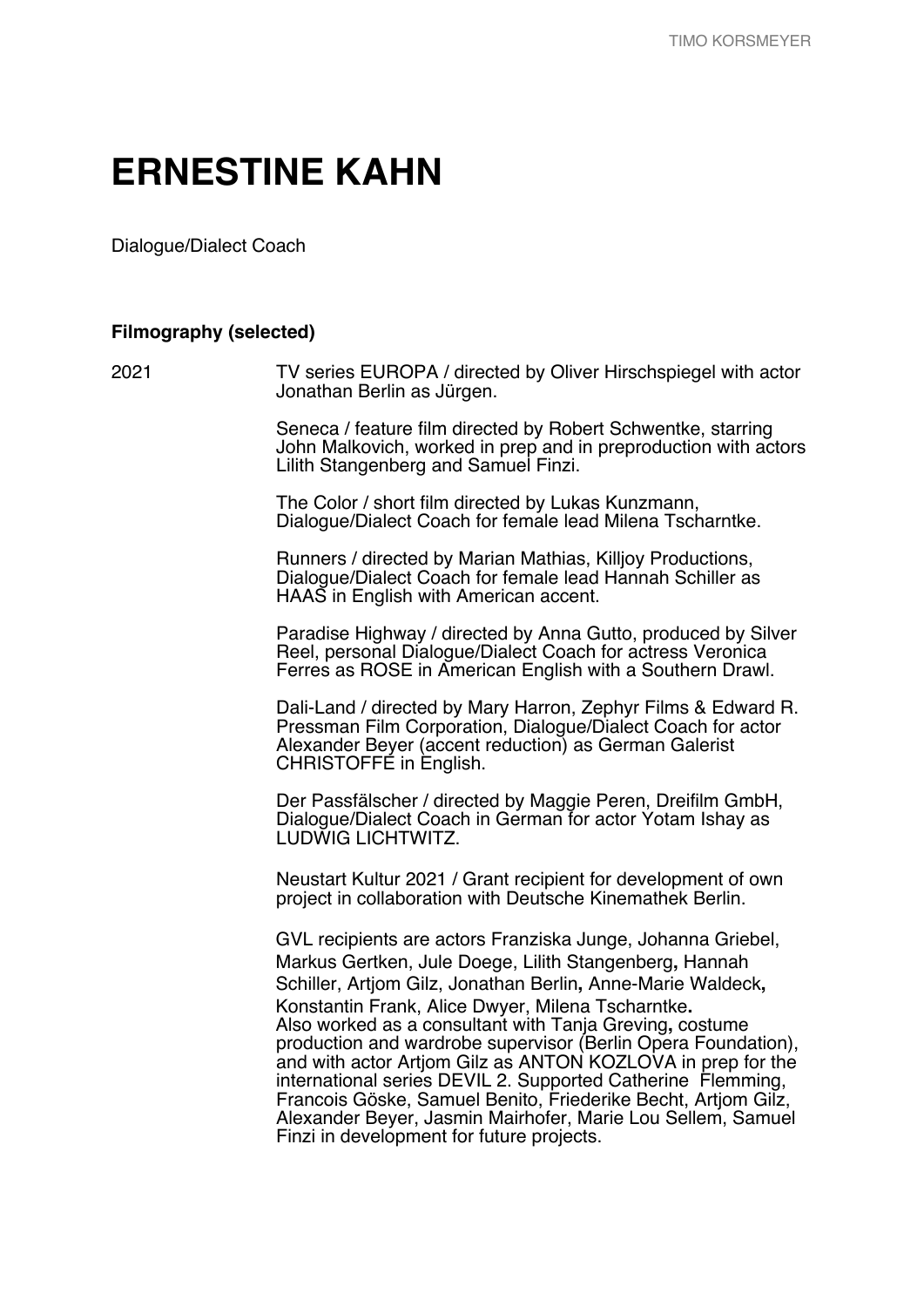| 2020 | CLICKBAIT / Series directed by Mark Molloy, personal<br>dialogue/dialect consultant in prep for actor Sebastian Hülk cast<br>as Andrej (Neutralized English with a Macedonian accent).                                                                                                |
|------|---------------------------------------------------------------------------------------------------------------------------------------------------------------------------------------------------------------------------------------------------------------------------------------|
|      | TV series Furia / Norwegian-German Co-Production, personal<br>dialogue/dialect coach in English for German actor Ulrich<br>Noethen.                                                                                                                                                   |
|      | Okozid / Feature film to be directed by Andres Veiel, dialogue<br>consultant to actress Friederike Becht as Larissa Meybach.                                                                                                                                                          |
|      | Snake Eyes / Feature film directed by Robert Schwentke,<br>dialogue consultant to actor Samuel Finzi as Augustine.                                                                                                                                                                    |
|      | Berlin Filmfestival / In prep with actor Samuel Finzi as host for<br>the opening and closing ceremonies.                                                                                                                                                                              |
|      | Supporting actors Frederike Becht, Johanna Wokalek, Robin<br>Leo, Martin Schneider and Nicolas Roegner. GVL recipients are<br>Kim Bormann, Lise Risom Olsen, Kai Schumann, Sebastian<br>Klein, Samuel Benito, Sebastian Hülk, Martin Bretschneider,<br>Pepe Harder and Marlene Burow. |
| 2019 | The Aboves and the Belows / Prep in English for short fictional<br>drama (directed by Alejandro Marcos) with German/Swiss-Italian<br>leading actress/dancer Anima May (accent reduction).                                                                                             |
|      | Snake Eyes: GI Joe Origins / Feature film, prep with actor<br>Samuel Finzi (in English).                                                                                                                                                                                              |
|      | Sloborn / TV series, German-Danish coproduction, served as<br>Dialogue/Dialect Coach to Danish actor Roland Möller in<br>German.                                                                                                                                                      |
|      | Unorthodox / MiniSeries for Netflix, directed by Maria Schrader,<br>Dialogue/Dialect Coach for the leading Israeli actors in American<br>English, principal cast including Sira Haas as Esty, Amit Rahev<br>as Yanky, and Jeff Wilbusch as Moishe.                                    |
|      | GVL recipients: In German: Jasmin Mairhofer, in English: Cosima<br>Henman, Hanno Koffler, Matthias Schweighöfer, Florian<br>Bartholomäii, Edin Hasanovic and Samuel Finzi.                                                                                                            |
|      | Continual work for projects in development with actors Lea Van<br>Acken, Stella Maria Adorf, Johanna Wokalek, Francois Göske,<br>Constantin Lücke, Arndt Schwering-Sohnrey.                                                                                                           |
|      |                                                                                                                                                                                                                                                                                       |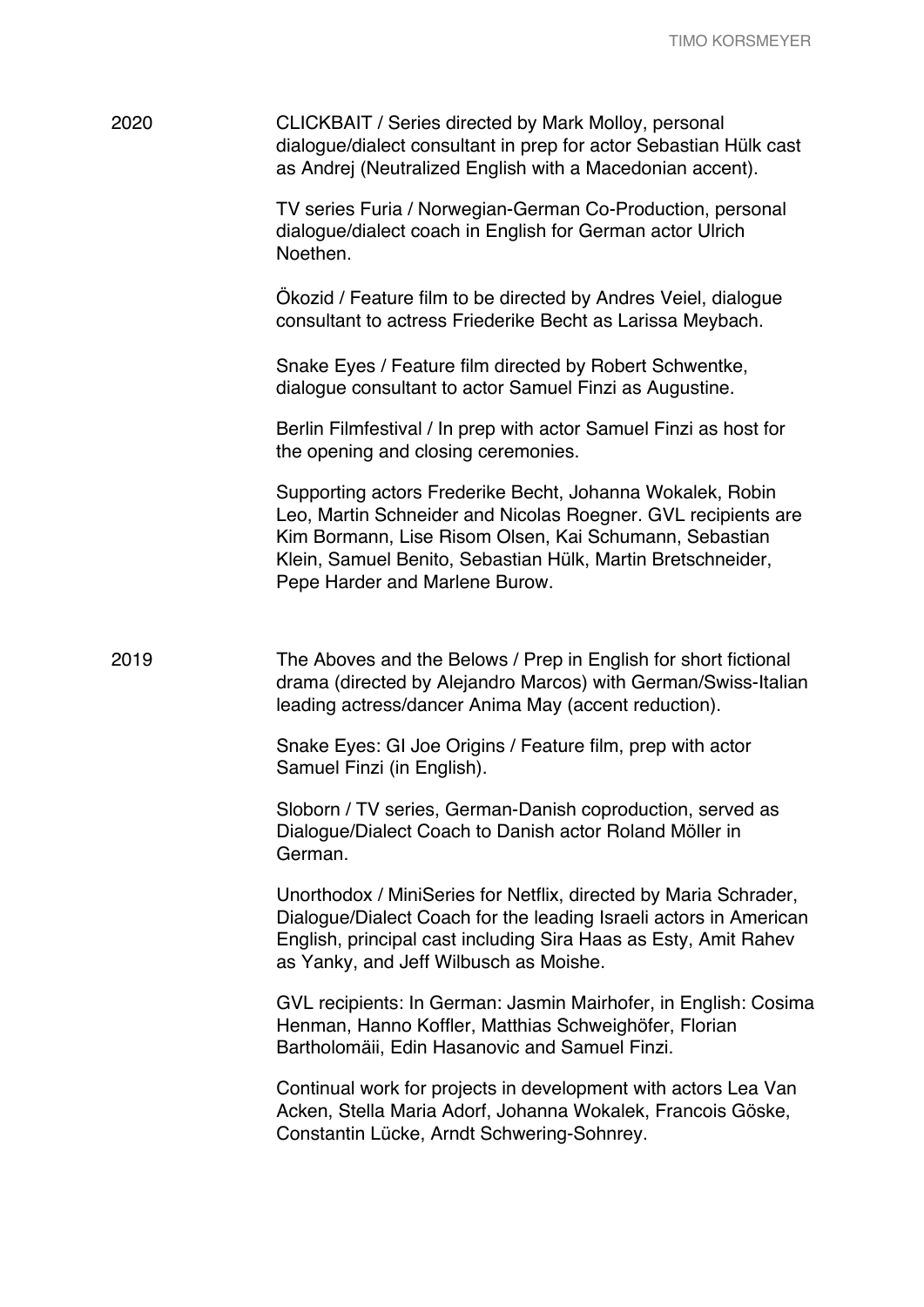| 2018 | Persian Lessons / Feature film directed by Vadim Perelman,<br>dialogue consultant to Alexander Beyer                                                                                                                                                                                                                                                                                                                                                                                   |
|------|----------------------------------------------------------------------------------------------------------------------------------------------------------------------------------------------------------------------------------------------------------------------------------------------------------------------------------------------------------------------------------------------------------------------------------------------------------------------------------------|
|      | Selvmordsturisten / Feature film directed by Jonas Alexander<br>Arnby, dialect consultant to Johanna Wokalek                                                                                                                                                                                                                                                                                                                                                                           |
|      | Charlie's Angels (Silver Cloud) / Feature film directed by<br>Elizabeth Banks, dialect/dialogue consultant to Marie Lou Sellem                                                                                                                                                                                                                                                                                                                                                         |
|      | The Little Drummer Girl / Alexander Beyer was cast after prep<br>and recording for Ecasting                                                                                                                                                                                                                                                                                                                                                                                            |
|      | Die Spezialisten / Til Schindler as American GI Michael Jenkins<br>(American English, German with an American accent)                                                                                                                                                                                                                                                                                                                                                                  |
|      | Working with actors Lea Van Acken, Johanna Wokalek,<br>Alexander Beyer, François Göske, Annika Blendl, and Frederick<br>Lau. Recipients for grants in part from GVL in 2018 were Livia<br>Matthes, Gina Stiebitz, Alexander Beyer, Til Schindler, Lisa<br>Vicari, Marie Lou Sellem, and Stella Maria Adorf.                                                                                                                                                                            |
| 2017 | Deutschland 86. / Preproduction - prep for actor Alexander Beyer<br>in English, TV series, 2nd season written by Anna LeVine And by<br>Jörg Winger                                                                                                                                                                                                                                                                                                                                     |
|      | 25km/h / Preproduction - prep for actor Lars Eidinger (Irish<br>accent), feature film directed by Markus Goller                                                                                                                                                                                                                                                                                                                                                                        |
|      | Looking for Oum Kulthum / Dialogue/Dialect Coach in<br>postproduction and ADR for actress Neda Rahmanian (in<br>English) as Mitra, directed by Shirin Neshat, produced by Razor<br>Film                                                                                                                                                                                                                                                                                                |
|      | Timm Thaler / Ernestine Kahn had a cameo appearance as a<br>performer in the music video for feature film Timm Thaler                                                                                                                                                                                                                                                                                                                                                                  |
|      | Forget about Nick / Dialogue/Dialect Coach in preproduction for<br>actress Tinka Fürst as Antonia (American English), directed by<br>Margarete von Trotta, produced by Heimatfilm                                                                                                                                                                                                                                                                                                      |
|      | Robin / Dialogue/Dialect Coach in preproduction for actress<br>Luisa Wietzorek as Alicia, Internet charity project produced by<br><b>FilmCrew Media GmbH</b>                                                                                                                                                                                                                                                                                                                           |
|      | The following actors were supported in part by GVL to improve<br>their skills for international productions in English 2016 and 2017:<br>Lea Van Acken, Alexander Khuon, Constantin Lücke, Francois<br>Göske, Matthias Ludwig, Friederike Becht, Max<br>Schimmelpfennig, Arash Marandi. Also working with singer /<br>actress Katherine Mehrling, Noya Frank, Johanna Wokalek, Katy<br>Karrenbauer, actors Alexander Albrecht and Steve Windolf for<br>future projects in development. |
|      |                                                                                                                                                                                                                                                                                                                                                                                                                                                                                        |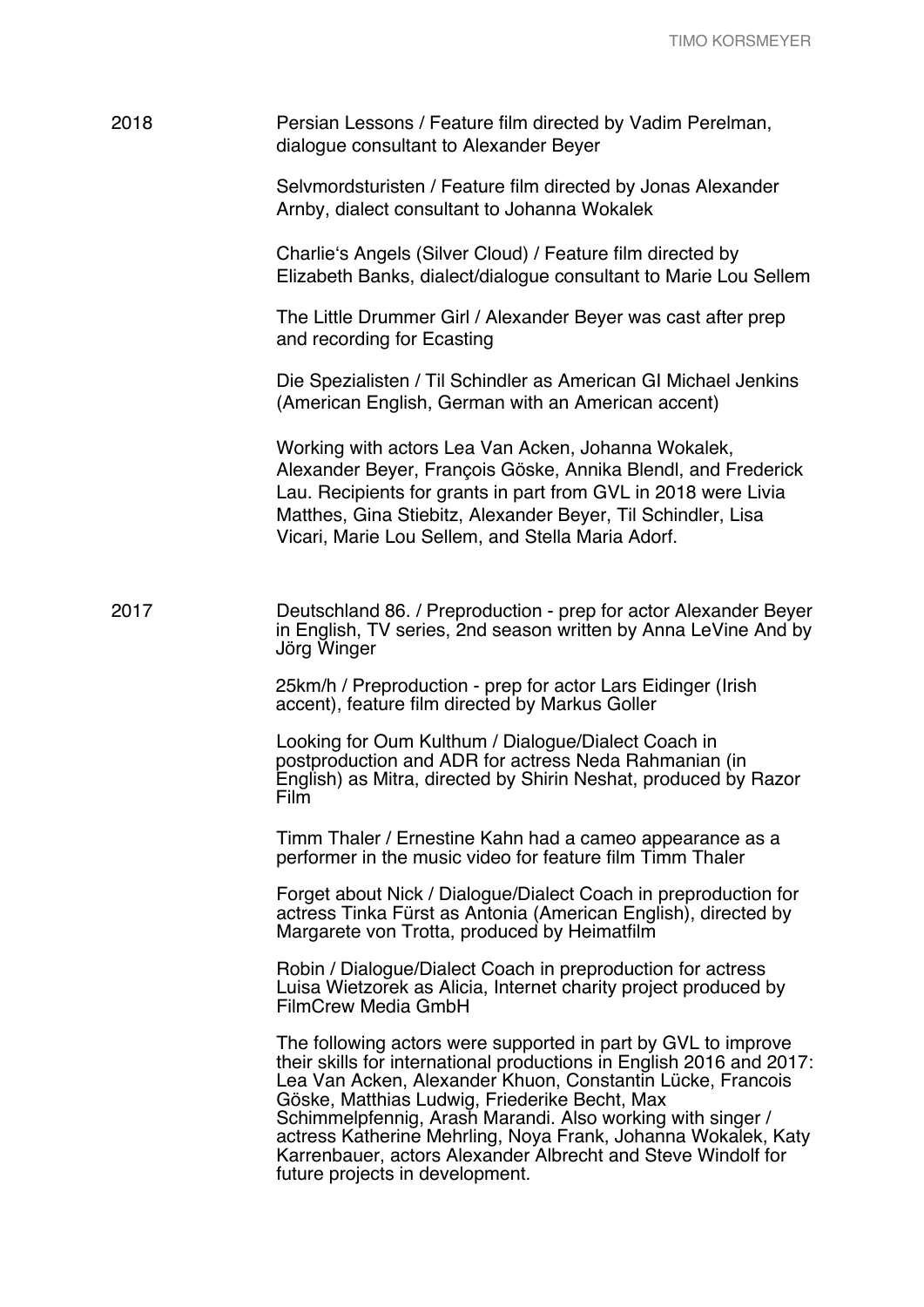Staedel Museum Frankfurt / film presentation of permanent collection, hosted by actor Sebastian Blomberg, EK served as Dialogue Director/Dialect Coach for The English version

Suspiria / horror movie directed by Luca Guadagenino with actress Angela Winkler as Miss Tanner in prep

Netflix Series Sense 8 / directed by Lana & Lilli Wachowski, Personal coach in prep for actor Lars Eidinger

Radegund / Feature Film directed by Terrence Malick with actor Alexander Fehling as attorney in prep

The Devil's Twins / Dialogue/Dialect Coach in prep for actor Lars Eidinger as Paul, feature film directed by Lamberto Bava

TV Series Babylon Berlin / prep for actress Gloria Endres de Oliveras as Tilly (American Accent in English), produced by X Filme Creative Pool Berlin

British TV Series The Last Kingdom (2nd Season) Personal Dialogue/Dialect Coach for actress Peri Baumeister as Danish Princess Gisela

Three Peaks in preproduction Dialogue/Dialect Coach prepping Actor Alexander Fehling (British accent) for feature film to be directed by Jan Zabeil

The Same Sky / Der Gleiche Himmel in postproduction and ADR Dialogue/Dialect Coach for actress Friederike Becht (American accent) on three-part-mini series directed by Oliver **Hirschspiegel** 

British TV Series SS-GB / Personal Dialogue/Dialect Coach for actor Lars Eidinger as SS Officer Huth, directed by Philipp Kadelbach, starring Sam Riley

Ernestine Kahn is also currently in development for projects with actors Frederike Becht, Anton Pampuschnyy, Peter Zimmermann, Steve Windolf, Hannah Herzsprung, Birte Sebastian, Numan Acar, Pasquale Aleardi, Alexander Fehling, Vladimir Burlakov, Constantin Wenzel, Constantin Lücke, Martin Stange, Peter Foyse, Max Schimmelpfennig, Katy Karrenbauer, and Angela Winkler.

2015 Personal Shopper / Dialogue/Dialect consultant to Lars Eidinger as Ingo, feature film directed by Olivier Assayas

> Freiheit (Freedom) / Dialogue Consultant to actress Johanna Wokalek as Nora, including rewrite of English dialogue, feature film directed by Jan Speckenbach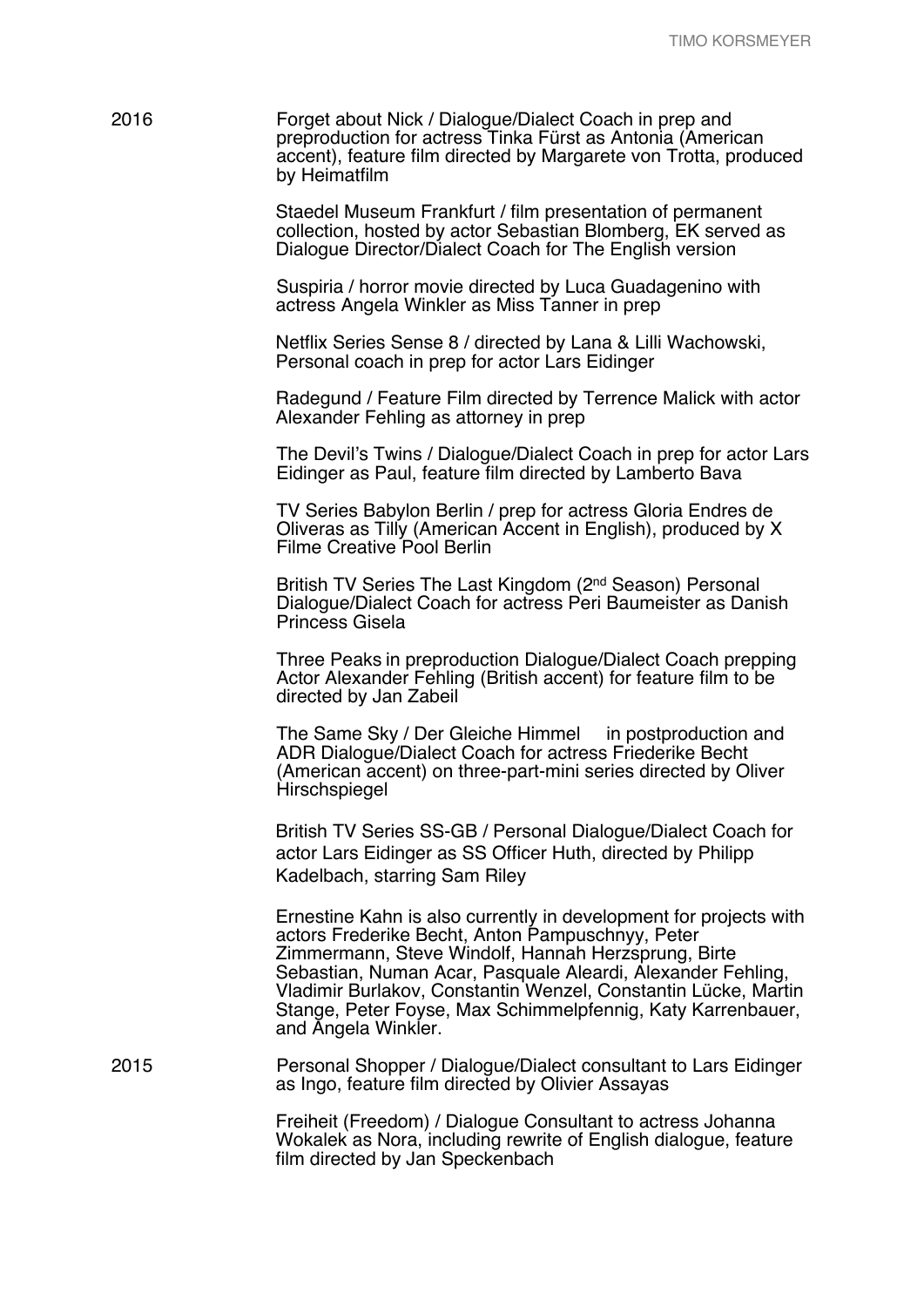|      | British TV Series SS-GB / Personal Dialogue/Dialect Coach for<br>actor Lars Eidinger as SS Officer Huth, directed by Philipp<br>Kadelbach, starring Sam Riley                                                                                                                                              |
|------|------------------------------------------------------------------------------------------------------------------------------------------------------------------------------------------------------------------------------------------------------------------------------------------------------------|
|      | British Mini-Series Victoria / Supervising Dialogue/Dialect Coach<br>for E-Casting, as well as for first and second/final recall, including<br>initial prep for Catherine Flemming as Duchess of Kent                                                                                                      |
|      | TV-Series Homeland / Dialogue/Dialect Coach for Alexander<br>Fehling as Jonas Hollander                                                                                                                                                                                                                    |
|      | The Young Karl Marx / Feature Film directed by Raoul Peck<br>(Dialogue/Dialect Coach for Stefan Konarske as Friedrich<br>Engels)                                                                                                                                                                           |
|      | Snowden (SACHA) / Feature Film directed by Oliver Stone<br>(Dialect Coach for Actor Rhys Ifans, American Accent)                                                                                                                                                                                           |
|      | Ernestine has also worked with actors Alexander Fehling,<br>Christian Friedel, Peter Foyse, Hanno Koffler, Silke<br>Bodenbender, Catherine Flemming, Sonja Kerskes, Lavinia<br>Heilig, and Hannah Herzsprung in prep for international castings<br>and events such as the European Film Awards 2015.       |
| 2014 | New York City: Musical Chicago / Dialogue/Dialect Coach in prep<br>for actor Pasquale Aleardi's debut on Broadway as the lead Billy<br>Flynn                                                                                                                                                               |
|      | TV-Series Constantine - The Saint of Last Resorts /<br>Dialogue/Dialect Coach to Werner Daehn as Vincente in<br>preproduction                                                                                                                                                                              |
|      | Max and Helene / Italian-French coproduction and TV movie<br>directed by Giacomo Battiato (Dialogue/Dialect consultant for<br>Actor Hanno Koffler as Hans Beck, British English with German<br>accent)                                                                                                     |
|      | Matilda / Feature film directed by Aleksey Uchitel<br>(Dialogue/Dialect consultant for Actor Lars Eidinger as Nicolas II.,<br><b>British English)</b>                                                                                                                                                      |
|      | Girl on Ice (Mädchen im Eis) / Produced by X Filme Creative<br>Pool Berlin, directed by Stefan Krohmer (On-Set dialogue/dialect<br>coach for leading actress Lucie Heinze, leading actors Aleksei<br>Guskov and Anton Pampushny, and for actors Eugen Bal, Yuri<br>Kolokolnikov and Alexander Slobodyanik) |
|      | The Girl King / Produced by Starhaus, feature film directed by<br>Mika Kaurismäki (Dialogue consultant to actor Peter Lohmeyer<br>as Bishop of Stockholm)                                                                                                                                                  |
|      | Zeit der Zimmerbrände / TV-Movie produced by POLYPHON,<br>directed by Vivian Naefe (Dialogue consultant to actress Jeanette<br>Hain as Eve)                                                                                                                                                                |
|      |                                                                                                                                                                                                                                                                                                            |